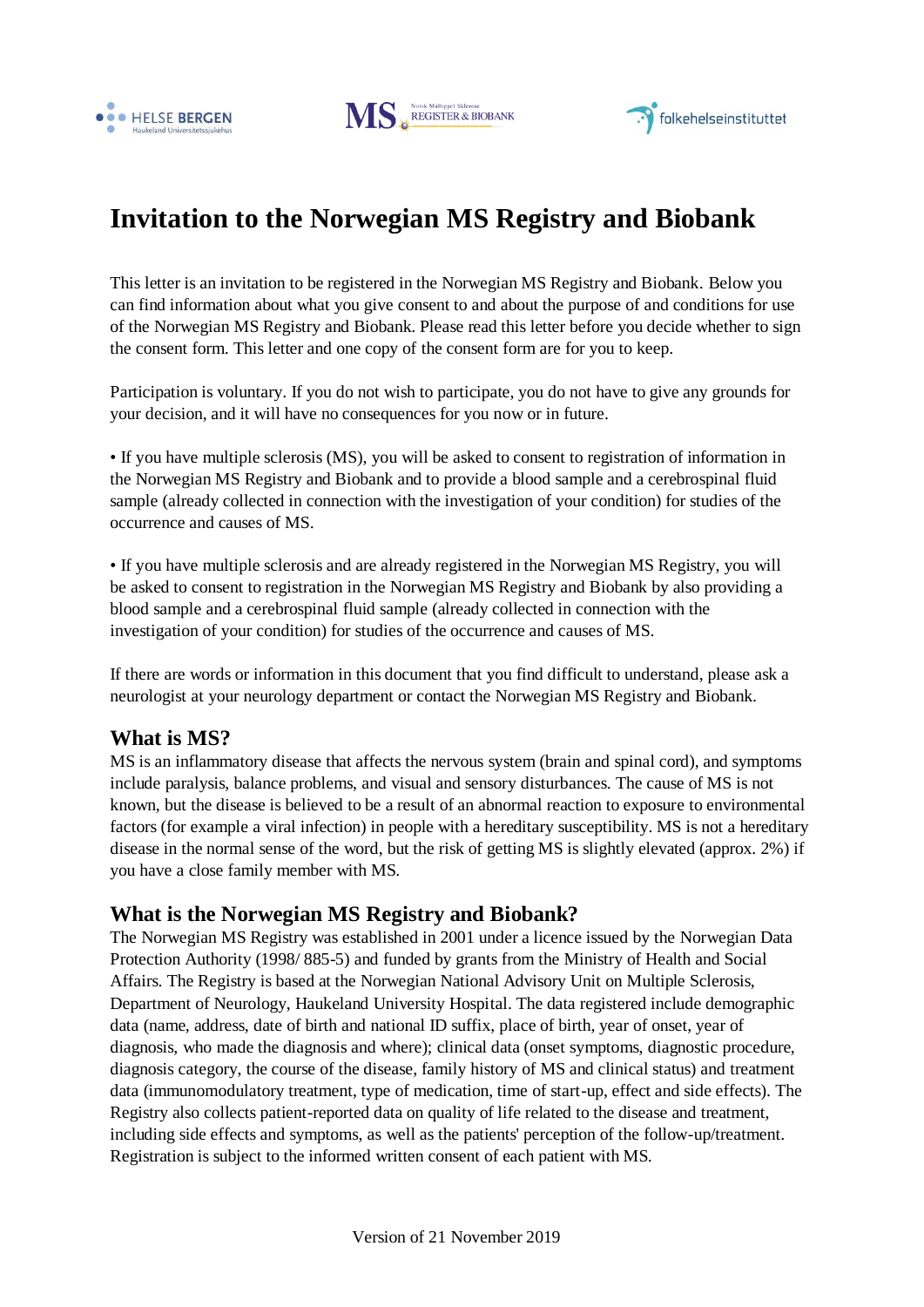In 2006, an MS biobank was established in connection with the Norwegian MS Registry, and the name of the new unit is the Norwegian Multiple Sclerosis Registry and Biobank. Its formation was approved by the Regional Committee for Medical and Health Research Ethics, the Norwegian Data Protection Authority, the Ministry of Health and Care Services and the Norwegian Directorate of Health. The biobank units contain blood samples (DNA and serum) and cerebrospinal fluid from patients with MS who are registered in the Norwegian MS Registry.

The samples are stored at the Norwegian Institute of Public Health in Oslo (DNA) and at Haukeland University Hospital's Department of Neurology in Bergen (serum and cerebrospinal fluid). All samples held by the biobank have been provided with the written consent of the donor.

## **Purpose of the Norwegian MS Registry and Biobank**

The purpose of the MS Registry is to monitor the occurrence of MS in order to uncover geographical differences and any changes over time. This will provide a basis for studying MS with a focus on identifying its causes and planning health services for patients who suffer from the disease. The registration of the effect and side effects of immunotherapy for MS will form a basis for medical and socio-economic quality control of new and expensive treatment methods.

In the biobank units, biological material linked to registered information will provide a unique basis for studies of genetic susceptibility (for example DNA analysis of immune and myelin genes) as well as of possible disease-associated proteins or exposure to environmental factors in serum or cerebrospinal fluid (for example analysis of degraded proteins, virus antibodies or environmental toxins). The material will also enable analyses of DNA, serum and cerebrospinal fluid related to the progression of the disease, prognosis and treatment effect of medications.

## **Conditions for access to and use of registered information and samples**

Only a small number of authorised personnel and the person in charge of the registry will have access to personally identifiable information. They are all subject to a duty of confidentiality about all matters they become aware of.

Researchers who wish to access register data and biobank material must apply to the board of representatives for the Norwegian MS Registry and Biobank. In addition, all research projects must be approved by the Regional Committee for Medical and Health Research Ethics and, if relevant, by the Norwegian Data Protection Authority. In connection with research projects, only information necessary in order to conduct analyses and evaluate results will be disclosed to the persons in charge of the study. In such cases, the information will identified only with a register-specific number, and your identity will not be available. Results from research projects will be presented in such a way that it is not possible to identify individuals.

It may become relevant to have material analysed at laboratories abroad, both within the EU/EEA, but also in the USA and other countries that may have less strict data protection legislation. Helse Bergen health trust, as the data controller, has its own procedures in place to ensure that data protection considerations are safeguarded, even in case of information being disclosed to countries outside the EU/EEA. In such cases, you will be asked to consent to register information and/or samples being exchanged with researchers engaged in such projects. Disclosure of data or samples will only take place by application from projects that meet the relevant formal and scientific requirements.

For special research projects, it may be relevant to align data from the Norwegian MS Registry and Biobank with other information from patient records and from other public registers such as the National Population Register, the Medical Birth Registry, the Cause of Death Registry, the Norwegian